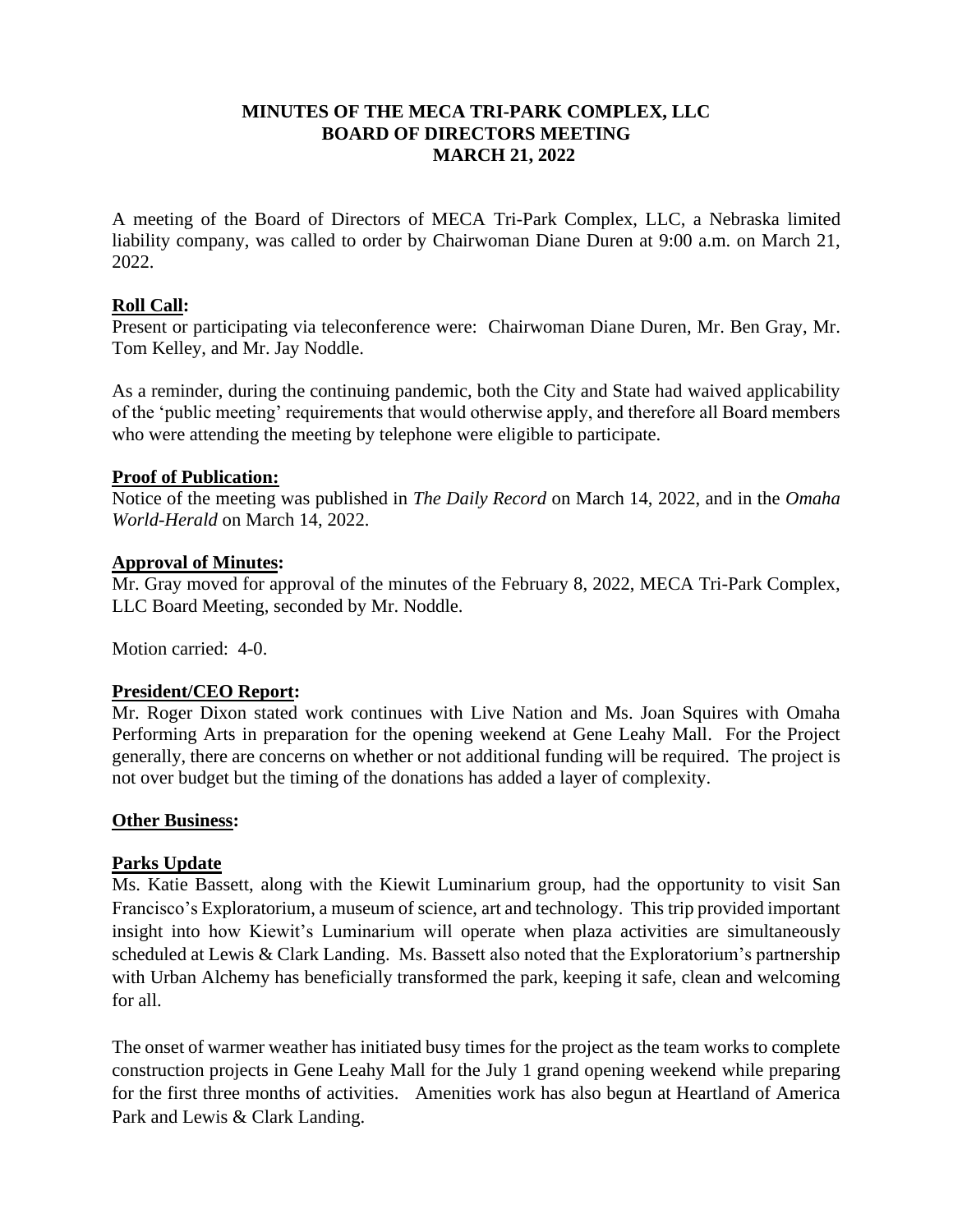The Kiewit team has been visiting locations with ongoing fabrication projects to eliminate any lingering schedule concerns and ensure everything is moving forward.

In the next few weeks, The RiverFront will announce program partners, and the remaining art pieces that will be installed at Gene Leahy Mall.

# **Public Relations Update**

Ms. Kristyna Engdahl stated outreach efforts over the last month have prioritized personalized, inperson or video conference presentations with a handful of local organizations, while preparing for a much larger engagement with young professionals during the Omaha Chamber of Commerce YP Summit at the end of March. Similar to last year, Ms. Engdahl anticipates the opportunity to engage with hundreds of people in this important demographic. This year's focus will be on the programming partnerships forged within the community, while also announcing some exciting activation opportunities that the public may anticipate upon Gene Leahy Mall's grand opening.

Later this month, the team will coordinate a local media pitch with pertinent partners surrounding the remaining art pieces destined for the Sculpture Garden, providing a grand reveal before they are each installed in their determined homes. Additionally, the story behind transportation and installation of one of Gene Leahy Mall's signature art pieces is anticipated to create interest. That will also be a great time to talk about the media initiative within Gene Leahy Mall, especially since those giant supporting structures are noticeable.

The RiverFront marketing team has come up with some great ideas to raise awareness and promote the park opening weekend. Everything from billboards, radio advertisements and social media campaigns are being explored to assure a great turnout.

Media monitoring efforts show that in February The RiverFront was mentioned 44 times through various traditional and social media avenues for a total reach of 22.7 million people, achieving a publicity value of about \$132,000. The digitally generated 'perception' of those stories was mixed, given developments with the downtown Omaha library. However, most of these stories do recognize The RiverFront as a positive catalyst for change. Additional pickup on the first Sculpture Garden unveil also contributed to overall media coverage last month.

Chairwoman Duren asked that an agenda for the Gene Leahy Mall opening on July 1 weekend be distributed to the Board of Directors.

### **Contract Approvals:**

Chairwoman Duren indicated there are four contracts requiring approval.

### Live Nation Worldwide, Inc.

**RESOLVED,** that the Agreement between MECA Tri-Park Complex, LLC and Live Nation Worldwide, Inc. for booking fees for the live entertainment performer during the re-opening weekend of Gene Leahy Mall, as more specifically set out on the attached summary, is hereby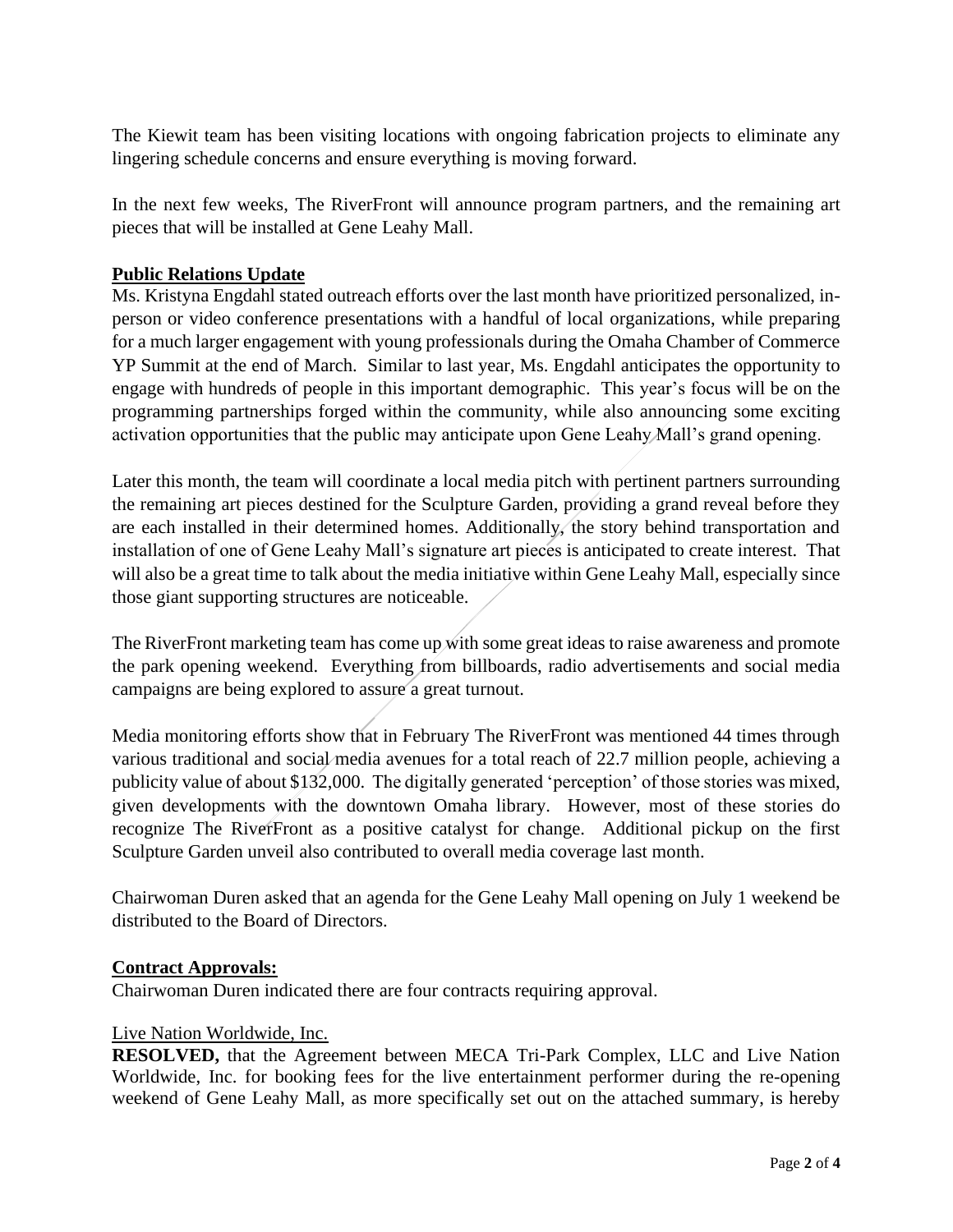approved, and Roger Dixon as President/CEO is authorized to execute the Agreement following its finalization in a form reasonably approved by counsel.

Chairwoman Duren invited public and Board comment and asked for a motion.

Moved by Mr. Kelley seconded by Mr. Noddle.

Motion carried: 4-0

#### Methods & Materials, Inc.

**RESOLVED,** that the Agreement between MECA Tri-Park Complex, LLC and Methods & Materials, Inc. for the installation of a signature art piece along  $13<sup>th</sup>$  Street in Gene Leahy Mall, as more specifically set out on the attached summary, is hereby approved, and Roger Dixon as President/CEO is authorized to execute the Agreement following its finalization in a form reasonably approved by counsel.

Chairwoman Duren invited public and Board comment and asked for a motion.

Moved by Mr. Gray seconded by Mr. Noddle.

Motion carried: 4-0

#### Bailey Lauerman

**RESOLVED,** that the Agreement between MECA Tri-Park Complex, LLC and Bailey Lauerman for consulting services related to the Tri-Park Complex Project, as more specifically set out on the attached summary, is hereby approved, and Roger Dixon as President/CEO is authorized to execute the Agreement following its finalization in a form reasonably approved by counsel.

Chairwoman Duren invited public and Board comment and asked for a motion.

Moved by Mr. Gray seconded by Mr. Kelley.

Motion carried: 4-0

#### HD Supply

**RESOLVED,** that the Agreement between MECA Tri-Park Complex, LLC and HD Supply to establish pricing for the purchase of miscellaneous disposable products to be used at The RiverFront, as more specifically set out on the attached summary, is hereby approved, and Roger Dixon as President/CEO is authorized to execute the Agreement following its finalization in a form reasonably approved by counsel.

Chairwoman Duren invited public and Board comment and asked for a motion.

Moved by Mr. Gray seconded by Mr. Noddle.

Motion carried: 4-0

### **Next Board Meeting**